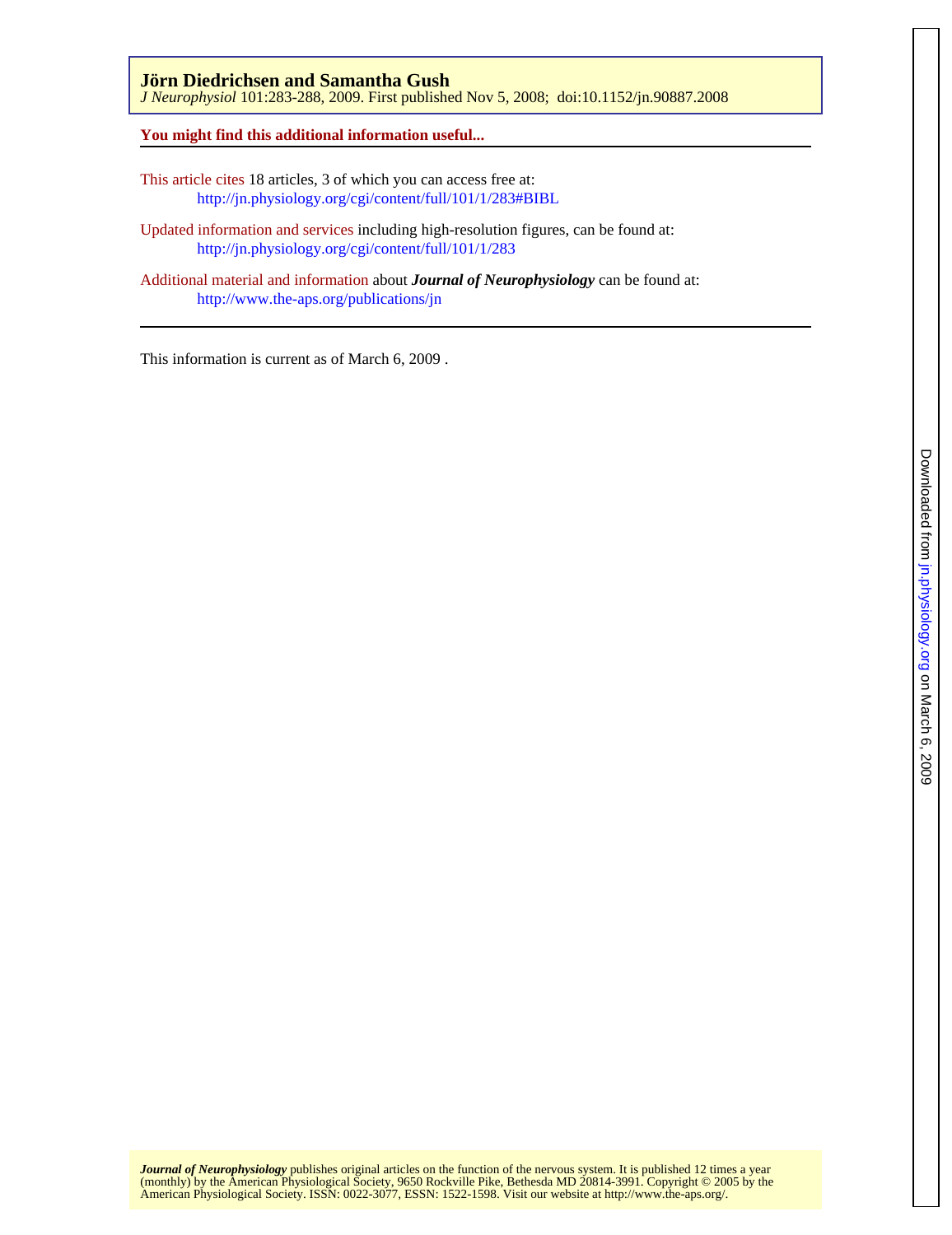# Reversal of Bimanual Feedback Responses With Changes in Task Goal

## **Jörn Diedrichsen and Samantha Gush**

*Wolfson Centre for Cognitive and Clinical Neuroscience, School of Psychology, Bangor University, Anglesey, North Wales, United Kingdom*

Submitted 6 August 2008; accepted in final form 30 October 2008

**Diedrichsen J, Gush S.** Reversal of bimanual feedback responses with changes in task goal. *J Neurophysiol* 101: 283–288, 2009. First published November 5, 2008; doi:10.1152/jn.90887.2008. We show that fast bimanual coordinative feedback responses can be reversed with changes in task goals. Participants moved a flexible virtual object across a finish line with an upward movement of both hands. In one condition, the middle of the object had to be aligned with a spatial goal at the end of the movement. In the second condition, the object had to be kept at a specific length. During the movement, a velocitydependent force field was applied randomly to one of the hands to the left or to the right. Depending on the task condition, the unperturbed hand showed fast feedback corrections, either in or against the direction of the force field on the other hand. In the object-length condition we found evidence for a mixture of task goals: early in the movement the correction of the unperturbed hand was aimed at stabilizing object length; later in the movement, the correction reversed direction to reach a symmetric body posture in the end of the movement. The observed differences in feedback responses between task conditions also influenced the covariance structure of unperturbed movements and the adaptation when a specific force field was applied repeatedly to one of the hands. The results are congruent with the notion that coordination is established flexibly through a representation of the task-relevant controlled variables, rather than through a direct interaction between motor commands.

## INTRODUCTION

When a part of our body is perturbed, our reflexes lead to local feedback corrections around that joint. However, we also show feedback responses with other, not directly perturbed body parts. Here these responses are called *coordinative feedback responses*. For example, a perturbation to the thumb can elicit a reflex reaction in the toe, if the thumb perturbation threatens postural stability (Marsden et al. 1981). These coordinative feedback responses appear to be "smart"; they reflect knowledge of the internal dynamics of the limb (Kurtzer et al. 2008), the relative position of the limbs in external space (Baldissera and Esposti 2005), and correctly anticipate the reaction forces coming from objects that are being manipulated (Wing et al. 1997).

Whereas prior studies have demonstrated the flexibility of coordinative feedback responses to changes in the physical dynamics of the body or the environment, we ask here how flexibly these responses adapt to changes of the task goal under identical physical conditions. We have recently shown an example of such flexibility (Diedrichsen 2007): when participants move two separate cursors to two separate visual targets, and one hand is perturbed by a velocity-dependent force field, feedback corrections are observed only in the perturbed hand. However, if participants move one single cursor, presented at the average position of the two hands, feedback corrections are observed in both hands: the unperturbed hand helps to correct for the other hand's perturbation.

We have argued that this coordinative feedback response reflects the optimal solution to a task-dependent cost function: in the one-cursor task the goal is reached when the single cursor is brought to the target. It does not matter whether one hand veers too far to the left or to the right, as long as the other hand compensates in the opposite direction by an equivalent amount. Given this additional degree of freedom, the best solution is to distribute the feedback correction across the two arms.

Alternatively, coordinative feedback responses may arise from a misperception of force: In the normal world objects are never purely visual and, when held bimanually, always transmit forces between the two hands. Therefore the presentation of the visual object may have induced the erroneous perception that a force applied to one hand is also transmitted to the other hand. The observed coordinated feedback corrections and subsequent adaptation of both hands would then be a consequence of this misperception, rather than an adaptive task-dependent change.

Here we dissociate the two explanations. The task-goal hypothesis makes the prediction that if the task goal is changed such that the task-relevant dimension is reversed, we should observe a reversal of the direction of the coordinative feedback response. We therefore designed a task in which participants made upward-reaching movements with both hands to transport a flexible virtual object across a finish line. The object was presented visually between the two hands, but could not be felt haptically. In the object-center condition (Fig. 1*A*), participants had to align the middle of the object at the end of the movement with a vertical reference line in the center of the screen. In this case, the length of the object (i.e., the distance between the two hands) was without relevance. In the objectlength condition, participants had to ensure that the object length was constant. Here, the absolute position of the object at the end of the movement was task irrelevant. We then applied a force field to one of the hands during the movements. If feedback corrections reflect task goals, we predict corrections of the unperturbed hand to be in opposite directions for the two tasks (Fig. 1, *C* and *D*). However, if the observed feedback responses reflect a misinterpretation of the source of the perturbation, the feedback responses should not reverse.

In *experiment* 1 we test these predictions by randomly perturbing either hand. Consistent with the task-goal hypothe-

Address for reprint requests and other correspondence: J. Diedrichsen, Adeilad Brigantia, Bangor Gwynedd LL57 2AS, UK (E-mail: j.diedrichsen @bangor.ac.uk).

The costs of publication of this article were defrayed in part by the payment of page charges. The article must therefore be hereby marked "*advertisement*" in accordance with 18 U.S.C. Section 1734 solely to indicate this fact.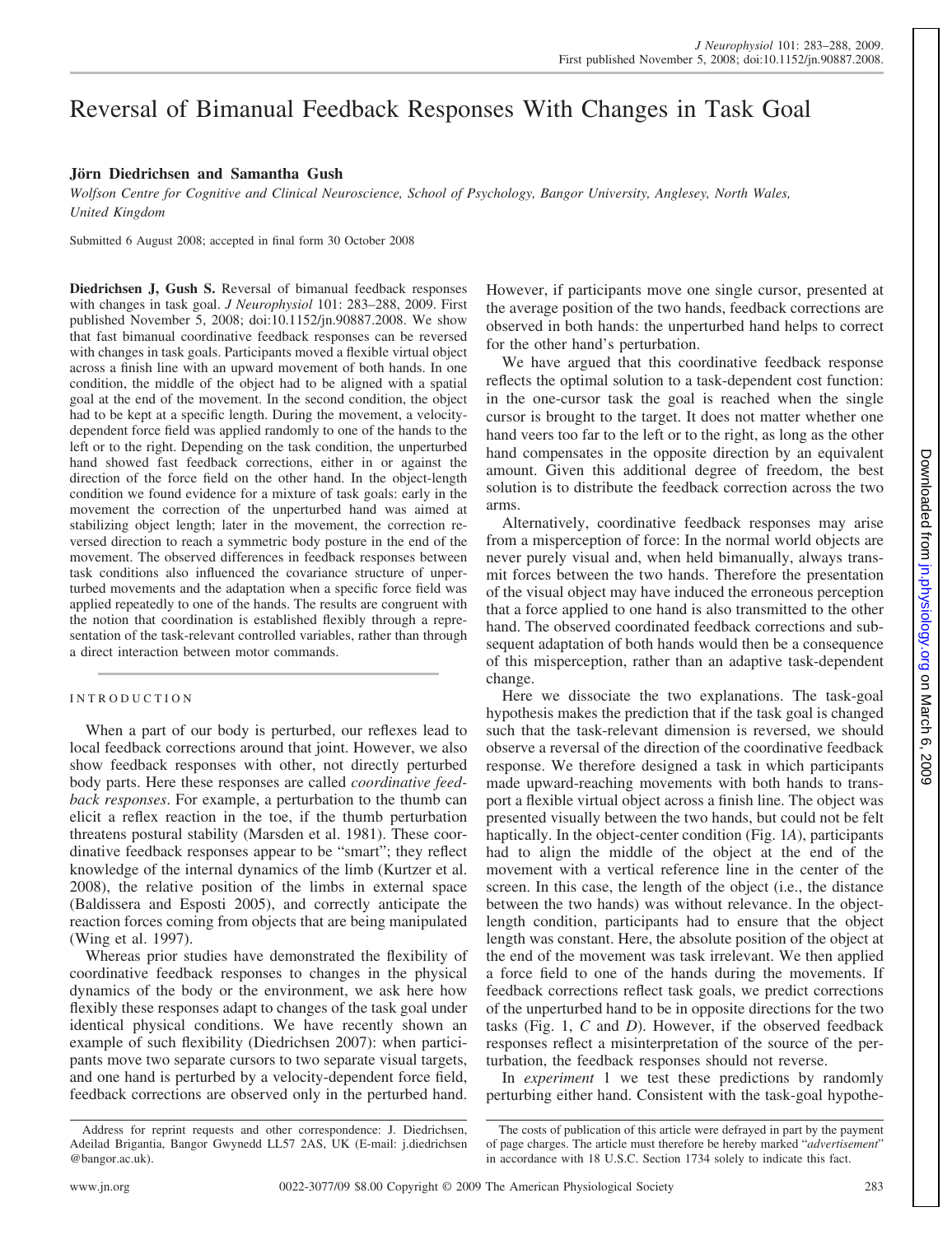

FIG. 1. Experimental task. A flexible object is visually presented between the 2 hands (gray spheres). The task is to move the object across the finish line. In the objectcenter condition (*A*, *C*) the middle of object has to be aligned to the center of the screen (dashed vertical line). In the object-length condition  $(B, D)$  the object has to be close to the original length. When the 2 hands are too far apart, the object was drawn out into an hourglass-figure shape (*C*, *top*), whereas when the hands were too close together, the object was compressed and started to bulge out (*D*, *top*). The line in *A* and *B* indicates the line of solutions with zero task-relevant error.

sis we observed a complete reversal of the initial fast response of the unperturbed hand. We then asked whether this reversal would also be present in the adaptation to a constant force field (*experiment* 2).

#### METHODS

#### *Participants*

Sixteen volunteers participated in the experiments, 8 in each experiment. Two of the participants were self-reported left-handers (average laterality index  $= -86$ ; Oldfield 1971); all other were right-handers (average laterality index  $= 70.5$ ). The average age was  $24.7 \pm 8.4$  yr; 11 of the 16 participants were female. All procedures were approved by the ethics committee of the School of Psychology, Bangor University.

#### *Apparatus*

The participants made bimanual reaching movements while holding onto a robotic device (Phantom 3.0; SensAble Technologies, Lincoln, RI) with each hand. They tightly grasped the styli at the end of the robotic arms. Movements were executed in the natural workspace in an upward and slightly forward direction on a frontoparallel plane that was tilted 20° from vertical. The robotic devices simulated a soft spring (150 N/m) to assist the participants in keeping their hands on this plane. Participants leaned against a horizontal crossbar that provided postural stability to the upper body. They viewed the visual scene on a three-dimensional (3D) calibrated stereo-display that consisted of a liquid crystal display monitor for each eye and a system of two mirrors. The mirrors prevented the participants from seeing their hands and the locations of the styli were displayed throughout the experiment as two spheres with 8-mm radius.

An object was visually presented between the two hands. The object was 3D, with a square-shaped profile. The sides of the object were formed by two squares of  $1.5 \times 1.5$  cm. The middle of the object had a square profile with the size depending on the length of the object. When the hands were exactly 12 cm apart, the object took the shape of a cuboid (Fig. 1, *C* and *D*, *bottom row*). When the two hands were further apart, the object adopted the shape of an hourglass (Fig. 1*C*, *top row*), with the middle becoming thinner than 1.5 cm. When the two hands were closer together, the object started to bulge out (Fig. 1*D*, *top row*). The thickness of the object in the middle varied between 0 and 3 cm, with a logistic dependence on the distance of the hands. The object could be translated and rotated freely by movements of the hands.

#### *Procedure*

Participants started a trial by moving both cursors into the visually indicated starting locations, 6 cm on either side of the sagittal midline. On starting, the object was presented, together with a horizontal finish line located on the movement plane 10 cm above the starting locations. Participants were instructed to move the object fast across the finish line and stop immediately behind it. In the object-center task the center of the object had to be aligned with the middle of the workspace, indicated by a line that extended 6 cm upward from the finish line. In the object-length task the length of the object at the end of the movement had to be within a certain range (see following text) of the desired length of 12 cm.

On some trials, a velocity-dependent force field (Shadmehr and Mussa-Ivaldi 1994) was applied to one of the hands. The robotic device pushed the arm in the lateral direction with a force that depended linearly on the upward velocity of the hand along the movement plane with a proportionality constant of  $4 N \cdot m^{-1} \cdot s^{-1}$ . The force field was switched on throughout the trial and, given its velocity dependence, could be detected only once the hand started moving.

To be accepted as correct, movements had to fulfill both speed and accuracy criteria. First, the average peak movement speed of the hands needed to exceed 50 cm/s and the movement time (MT) had to be below an upper limit of 650 – 800 ms. Movement times were measured from the first moment the speed was  $>2$  cm/s until the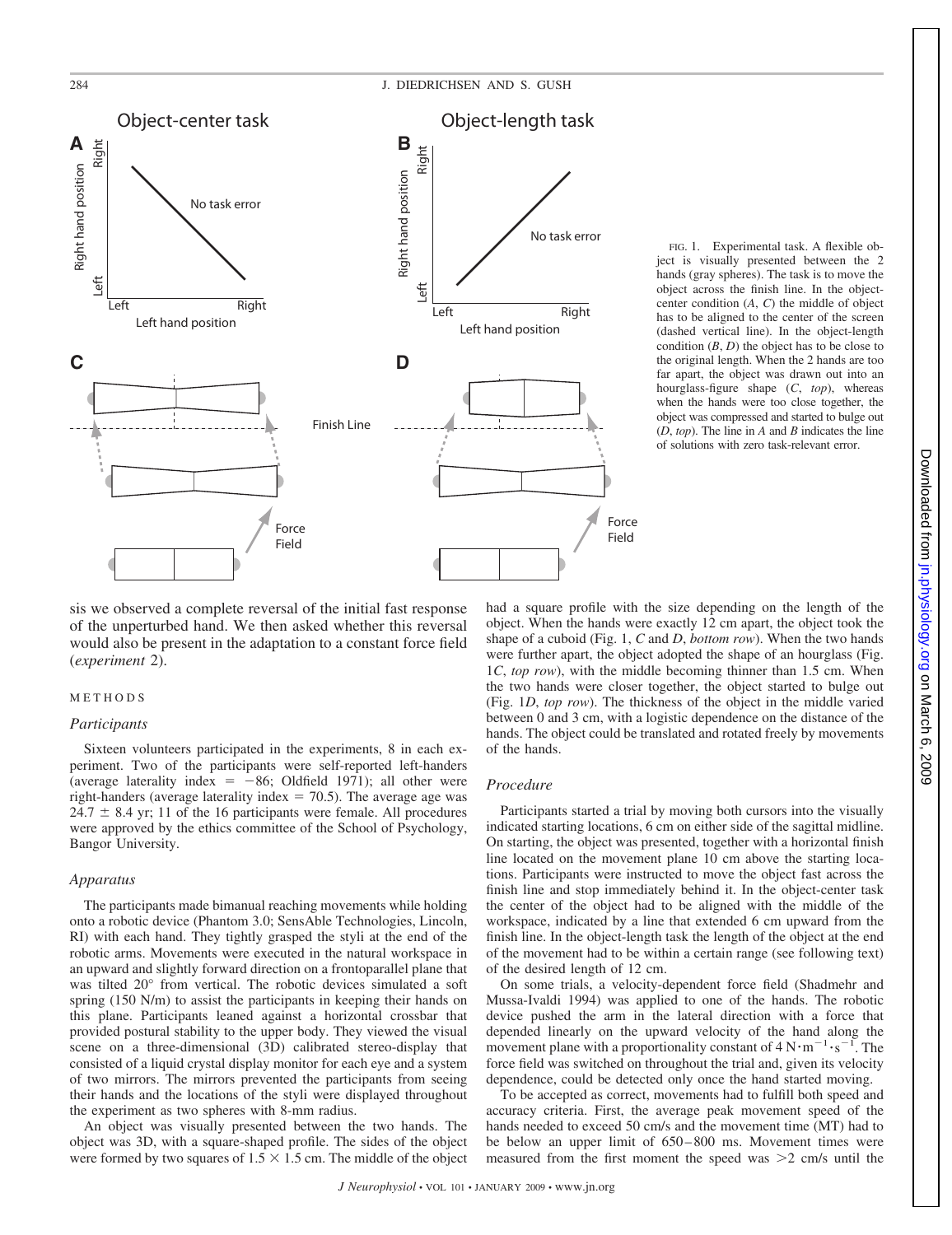speed dropped again to  $\leq$ 2 cm/s for  $\geq$ 60 ms. The MT criterion was set based on the performance of the participant in the training blocks. When one of these requirements was not met, the object turned blue, indicating too slow a movement; otherwise, the spatial accuracy was evaluated. In the object-center task, the center had to be within 0.25– 0.5 cm of the vertical goal line. In the object-length task, the length of the object had to be within 0.4 –1.0 cm of the required length of 12 cm. When the spatial criterion was met, a point was awarded to the participant; otherwise, the object exploded visually. The spatial thresholds for the two task conditions were adjusted separately such that the average rate of rewarded movements was about 40%.

#### *Experiment 1*

*Experiment* 1 consisted of a training block and two sessions. In a training block of 64 trials participants got acquainted with the object and task. In this block, they had to move the object across the finish line within the MT cutoff, both to align the center of the object with the vertical reference line and to keep the object at the correct length. No force fields were applied in this block.

This was followed by a first session of eight blocks of 64 trials in either the object-length or object-center condition. In half of these trials no force field was presented. In the other half, a velocitydependent force field (see *Procedure*) was applied either to the left or to the right hand, either to the left or to the right direction. In half of the trials, visual feedback about the location of the hands and the object was withdrawn during the movement and presented again only after the movement was completed. In the other half of the trials, visual feedback was continuously provided. Thus over the course of the one session, a particular feedback (2 possibilities)  $\times$  force field condition (4 possibilities) was repeated 32 times. A second session was conducted 1–3 days after the first session. In this session participants performed eight blocks of the other task condition.

#### *Experiment 2*

In *experiment* 2, participants started the experiment with a practice block in the object-center and in the object-length tasks. No force fields were applied during these two blocks. After practice, participants performed eight adaptation runs, each consisting of 120 trials. Each run comprised 20 trials of null field, followed by 80 trials, in which a clockwise or counterclockwise force field was applied either to the left or to the right hand. We inserted 16 catch trials randomly chosen from these 80 trials, where no force field was applied.

Every participant performed each of the eight possible runs (two task conditions  $\times$  two hands that the force field could be applied to  $\times$ two force field directions) in a counterbalanced order. The first four adaptation runs were performed in the first 1-h session; the second four runs were performed in a separate session, 1–2 days after the first one.

### RESULTS

#### *Experiment 1*

If coordinative feedback corrections are dependent on task goals, we would expect that the two hands would show feedback corrections in the same spatial direction for the objectcenter task, but in opposite directions in the object-length task. Figure 2 shows the average lateral velocity of the unperturbed hand, aligned to the start of the movement, when the other hand is perturbed leftward, rightward, or not at all. In the objectcenter condition, the unperturbed hand responded with a correction against the direction of the force field applied to the other hand. In the object-length condition, this early response was reversed: now the unperturbed hand responded with a correction in the direction of the force field. Furthermore, the on-line correction on the unperturbed hand was not different



FIG. 2. Lateral velocity of the unperturbed hand in *experiment* 1, when the other hand is perturbed leftward (gray), rightward (dashed), or not at all (solid black). A positive velocity indicates a movement to the right. Results are shown for trials with visual feedback (*top row*) or without visual feedback. Results are averaged across hands. The initial positive deflection in the object length task is caused by the tendency of most participants to move slightly to the right in this condition  $[t(7) = 2.282, P \le 0.056]$ .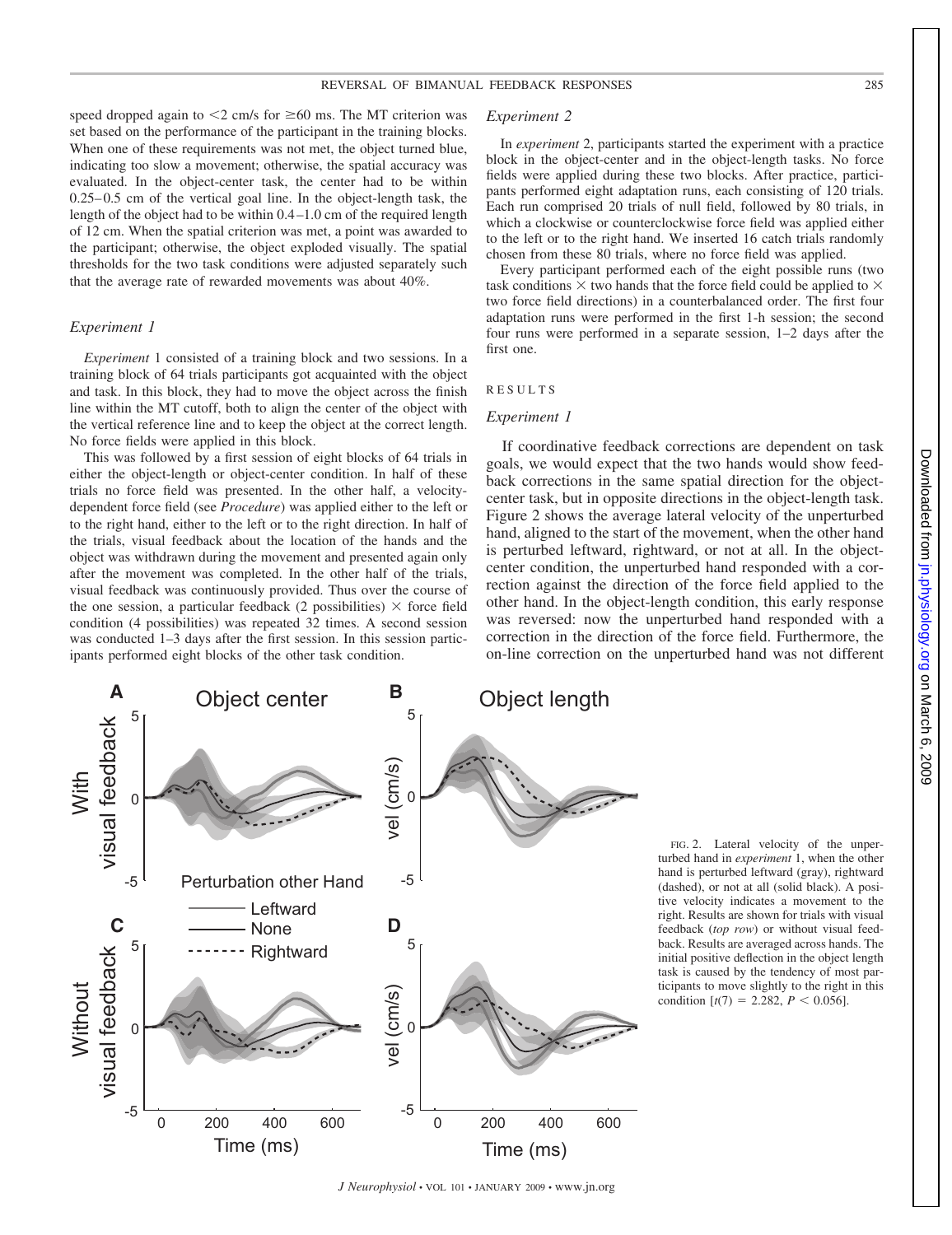when visual feedback was present (Fig. 2, *A* and *B*) or absent (Fig. 2, *B* and *D*). Thus the early feedback response of the arm switched with changed task demands.

Closer inspection of Fig. 2 revealed a somewhat more complex picture than a simple reversal. First, the onset of the correction in the object-center condition appeared to occur later than in the object-length condition. To determine the onset of the correction, we tested when the difference between the lateral velocities of the unperturbed hand started to differ at a significance level of  $P \leq 0.05$  for leftward and rightward force fields. This test was performed for both hands of each participant, separately for each task condition. In the object-center condition the average onset was 313 ms (SD 78 ms) after movement start and in the object-length task 197 ms (SD 25 ms)  $[t(7) = 3.764, P = 0.007]$ . No significant differences in the onset or size of the correction were found when comparing left and right hands.

Second, in the object-length condition the lateral velocity reversed toward the end of the movement (Fig. 2, *C* and *D*), about 480 ms after movement start. At this point, the unperturbed hand started moving against the perturbation and into the same direction as the simultaneous correction of the other hand. As a result the middle of the object was returned toward the middle of the workspace. On average the distance of the object center from the midline was 5 mm in the object-length task and 3 mm for the object-center task. In comparison, the average error in the object length was 8 and 20 mm, respectively, in the object-length and the object-center conditions. Thus it seems that although the length of the object was not taken into account for control in the object-center condition, the end position of the object was an important variable for control in the object-length condition.

We have recently shown that coordinative feedback responses also changed the covariance structure of unperturbed movements (Diedrichsen 2007). Specifically, we found that when the two hands control a single cursor, the lateral movement endpoints were negatively correlated: when one hand ended the movement too far to the left, the other hand would compensate by stopping further to the right. This accumulation of variance along the task-irrelevant dimension can be explained by a model in which the coordinative feedback responses of both hands correct for the independent motor noise of each hand. In the object-center condition, where the taskirrelevant dimension is oriented as in the one-cursor task (Fig. 1*A*), we therefore should expect a negative correlation between the lateral movement endpoints for the two hands. Congruent with this prediction, the average correlation between the horizontal positions of the hands at the end of unperturbed movements was  $r = -0.50$  in the object-center condition. Although this correlation did not fully reverse  $(r = -0.15)$  in the object-length condition, the correlations were significantly more positive than those in the object-center condition  $[t(7) =$ 4.617,  $P = 0.002$ ].

Other than these significant changes in feedback correction, the mean movements were roughly comparable between the two task conditions. Movement times  $(680 \text{ ms}, SD = 50 \text{ ms})$ were statistically equivalent for the two task conditions  $[t(7)] =$  $-0.33$ ,  $P > 0.5$ ] and similar with or without visual feedback  $[t(7) = -0.16, P > 0.5]$ . Only the average peak speed was faster in the object-center (72 cm/s) than that in the objectlength condition (65 cm/s); however, this difference did not reach significance  $[t(7) = 2.20, P = 0.062]$ .

In sum, we observed a reversal of the early feedback response on the unperturbed hand with the task goal. The reversal, however, was not fully symmetric. In the objectlength condition, the feedback correction reversed in the end phase of the movement, canceling out some of the earlier response.

#### *Experiment 2*

We now turn to the question of how coordinative feedback responses influence adaptation to a constantly applied force field. In an earlier study (Diedrichsen 2007) we found that when a force field was applied to one hand, the other hand also adapted after a number of movements: it changed the initial movement direction against the direction of the force field and in the direction of its own coordinative feedback response. A similar finding should therefore be expected for the structurally equivalent object-center condition. For the object-length condition, however, there are two possibilities. If adaptation is driven by the initial phase of the feedback correction, then the adaptation should fully reverse; however, if adaptation is driven by the signal that indicates the contribution of the unperturbed hand to the correction across the whole movement, we may expect no bilateral adaptation in the objectlength condition because the late response cancels out much of the earlier initial correction.

We therefore applied a force field in a constant direction to one of the hands for 80 trials. During this phase, adaptation on the perturbed hand was rapid and reached asymptote after the first 20 perturbed trials (Fig. 3*A*). Initial direction errors, in the opposite direction, were observed on interspersed catch trials. This adaptation was not significantly different between task conditions.

#### **A** Perturbed Hand



FIG. 3. Results of *experiment* 2. *A*: initial angle of the perturbed hand and the unperturbed hand  $(B)$  as a function of trial, averaged across hands and force field directions. A force field was applied between trial 21 and trial 99 (vertical lines). Single trials with initial errors in the direction opposite to the force field (negative) are catch trials.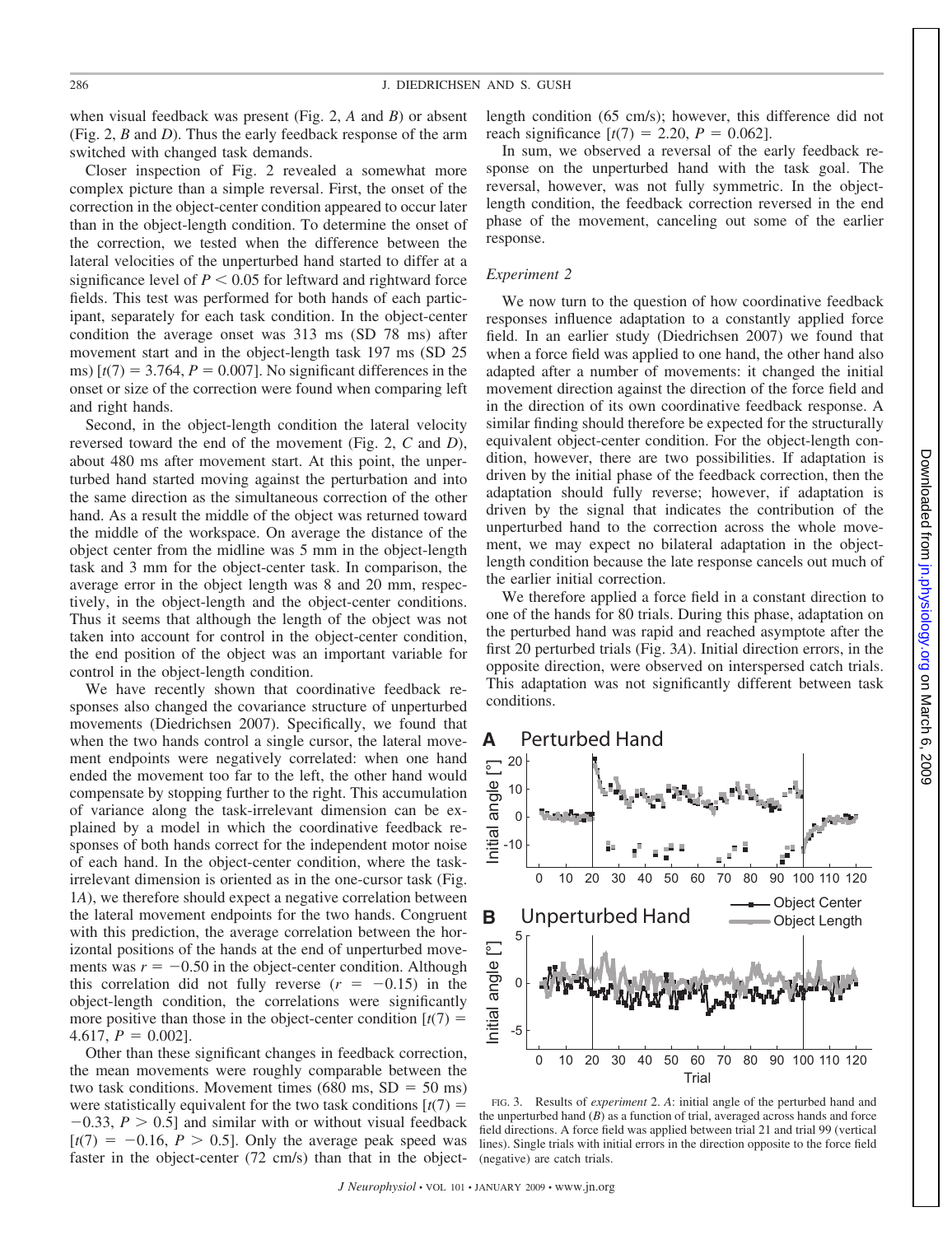#### REVERSAL OF BIMANUAL FEEDBACK RESPONSES 287

Of main interest in this experiment was the adaptation of the unperturbed hand (Fig. 3*B*). In the object-center task, we indeed observed a change of the initial direction of the unperturbed hand. Depending on whether the force field was leftward or rightward, the unperturbed hand changed its initial direction by 2.5°  $[t(7) = 2.504, P = 0.041]$ . In noncatch trials this difference accumulated to a 6-mm difference at the end of the movement. Interestingly, this amount of difference is equivalent to the average size of correction in the random perturbation paradigm in *experiment* 1.

In contrast to the object-center condition, no such adaptation was observed in the object-length condition: the average change was  $-0.5^{\circ}$  [ $t(7) = 0.513$ ,  $P = 0.62$ ]. It therefore appears that not the initial correction, which fully reversed, but rather the total correction, which was close to zero in the object-length condition, may have served as the teaching signal for the adaptive change.

#### DISCUSSION

In sum, we clearly showed that the early coordinative response of the unperturbed arm is dependent on the task goal. When the task goal is to move the middle of the object to a certain location, the unperturbed hand quickly corrects against the direction of the perturbation on the other hand. When the task goal is to keep the length of the object constant, the unperturbed hand corrects in the direction of the perturbation.

These findings have parallels to some earlier work on longlatency postural reflexes. In an elegant series of experiments, Marsden and colleagues (1981) had participants make movements with the left wrist against a load, while standing freely. Using a step motor, they perturbed the wrist by either increasing or decreasing the load during the movement and measured the early postural reflex response in the other arm. In one task condition, the right hand held on to the edge of the table. When the left wrist was stretched away from the body, the right biceps increased its activity to stabilize the body by pulling in the opposite direction. The change in muscle activity began before any kinematic perturbation could be recorded at the right shoulder, arguing it was driven by an internal coordinative feedback response. In a second task condition, the participant held a freely movable object that needed to be stabilized in the right hand—a situation similar to holding a full teacup. In this condition, a stretch of the left wrist flexors led to increased activity in the right triceps, which prevented movement of the cup, again before any mechanical perturbation had been transmitted through the body. Thus as in our experiment, task requirements completely reversed the direction of the initial coordinative feedback response. In contrast to our task, the responses here were necessitated by a physical postural perturbation of the freestanding body. In our case, the need to coordinate arose from the task instruction alone, without any physical link between the hands and with the upper body supported.

Coordinative feedback responses can be understood as the optimal solution to a task-dependent cost function (Diedrichsen 2007). Specifically, if we assume that the nervous system estimates the state of the task-relevant controlled variables, here either the length of the object or the width, then the control policy, the function that translates a state estimate into motor commands, takes a particularly simple form: the motor commands to each limb then depend on the state of the limb and the state of the task-relevant controlled variable, but are independent of the state of the other limbs. Congruent with this notion, a number of studies have shown that changes in visual consequences of actions are a powerful determinant of the way movements are coordinated (Mechsner et al. 2001; Swinnen et al. 1993). Extending this notion, we show here clearly that the change in coordination does not depend on the presence of the actual visual feedback per se. Rather the anticipated changes in the task-relevant controlled variables dictate movement coordination (Prinz 1990).

Because the task requirements are mirror-reversals of each other (Fig. 1, *A* and *B*), the hypothesis of task-dependent feedback correction would have predicted that the unperturbed hand would show exactly mirror-symmetric responses in the object-length and the object-center conditions, although this was not the case. First, the onset of the coordinative feedback correction was significantly earlier in the object-length condition. This may reflect a tendency of the nervous system to prefer mirror-symmetric movements (Kelso 1984; Swinnen 2002), such as the corrections in the object-length condition, over movements in the same spatial direction, such as the corrections in the object-center condition. This propensity of mirror-symmetric corrections may also be caused by automatic anticipatory postural adjustments in one arm in response to movements in the other (Baldissera et al. 2008).

Second, in the object-length task, we found a reversal of the on-line correction of the unperturbed hand toward the end of the movement. This reversal, together with the simultaneous correction of the perturbed hand, brought the object back closer to the midline, although the absolute position of the object was not task relevant. We hypothesize that this response may reflect a hierarchy of goals. Early in the movement, the main task goal is to keep the length of the object constant. Toward the end of the movement, a symmetric hand position may become an important goal. This may be explained by several reasons. First, although we supported the upper body of the participants with a crossbeam, asymmetric body positions necessitate slight tension in the postural muscles of the trunk and may be more uncomfortable. Participants therefore may have been trying to maximize their end-state comfort (Rosenbaum et al. 1996; Weiss et al. 2007). Alternatively, a symmetric end position may have been preferable because it may allow a better estimation of object length.<sup>1</sup> No matter the underlying reason, the reversal of the feedback correction appears to reflect an interaction of two implicit task goals that differ in their importance across the time course of the action: object length and the achievement of a symmetric end position.

A similar asymmetry between the object-length and objectcenter conditions was found in the endpoint correlation in unperturbed movements. The uncontrolled manifold hypothesis (Domkin et al. 2002; Latash et al. 2002) or, equivalently, the minimal intervention principle (Todorov 2004; Todorov and Jordan 2002), predicts that the nervous system should minimize output variance along the task-relevant dimension, whereas variance along the task-irrelevant dimension (line in Fig. 1, *A* and *B*) would be allowed to accumulate. In the object-center condition, a strong negative correlation of movement endpoints was indeed observed. However, in the object-

<sup>&</sup>lt;sup>1</sup> We are thankful to our reviewers who suggested this possibility to us.